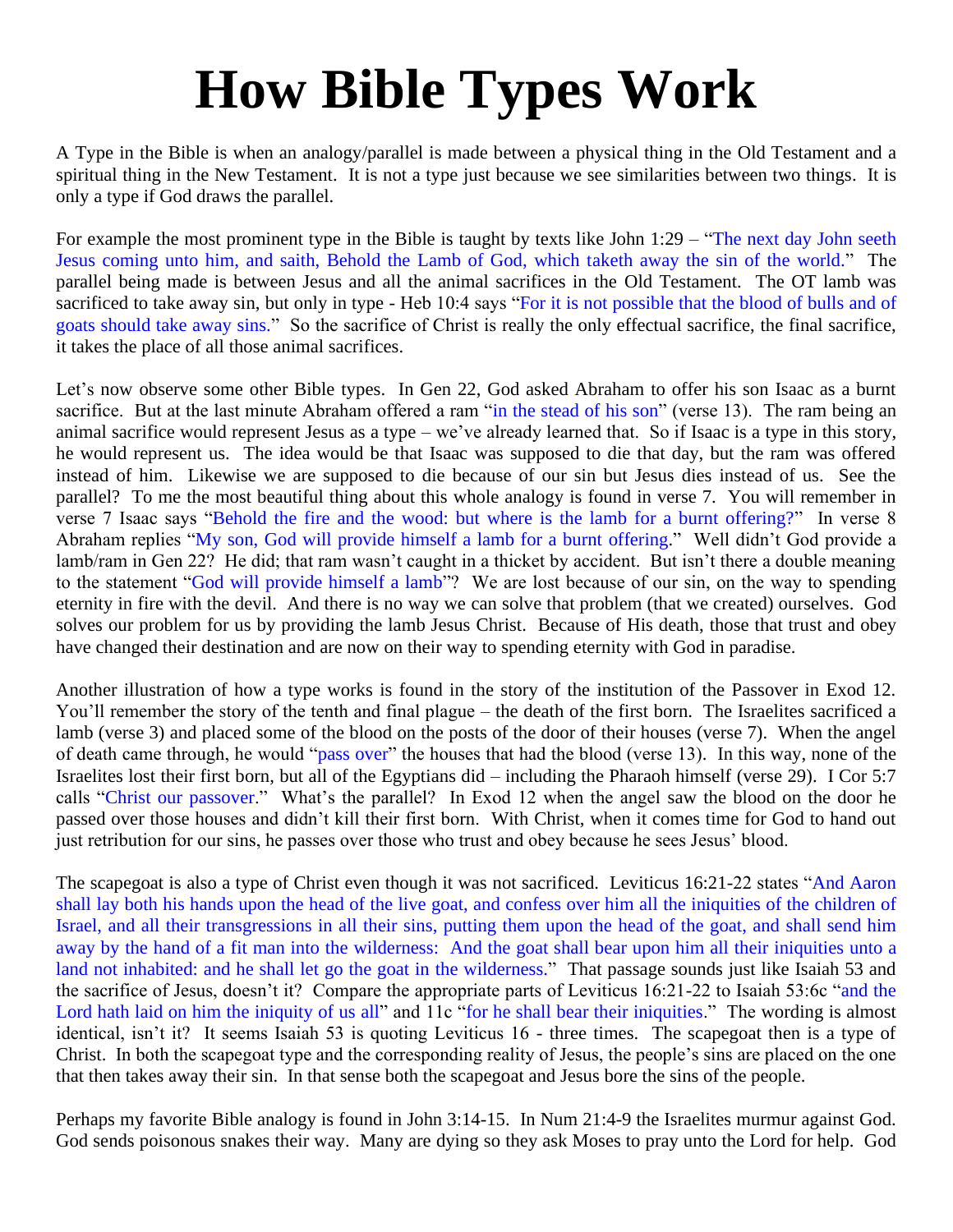has Moses put up a bronze statue of a snake on a pole. Whoever looks at the serpent on the pole would be healed of their snakebite. The parallel made by John 3:14-15 is that similarly Jesus will be put up on a pole (cross) and whoever believes in, looks to Him on that pole will be healed of their sin.

Col 2:11-13 supplies us with another interesting type or analogy. It reads "In whom also ye are circumcised with the circumcision made without hands, in putting off the body of the sins of the flesh by the circumcision of Christ: Buried with him in baptism, wherein also ye are risen with him through the faith of the operation of God, who hath raised him from the dead. And you, being dead in your sins and the uncircumcision of your flesh, hath he quickened together with him, having forgiven you all trespasses." The type is Old Testament circumcision, and the antitype is NOT baptism. This New Testament circumcision is made "without hands" and water baptism is done with hands. In the Old Testament the foreskin was cut off and the New Testament parallel is that our sins are cut ("put") off (verse 11), i.e., our sins are "forgiven" (verse 12). Does that happen when a sinner is baptized? – yes verse 12, but baptism is not New Testament circumcision. The cutting off (forgiveness) of sins at baptism is. That is a very important distinction to make especially when debating infant baptism.

Consider James 2:24-25 – "Ye see then how that by works a man is justified, and not by faith only. Likewise also was not Rahab the harlot justified by works, when she had received the messengers, and had sent them out another way?" Perhaps that is a type in that a parallel is made between something physical in the Old Testament and something spiritual in the Old Testament? Josh 2:3-4,6,12-15, 6:21-25:

<sup>3</sup> And the king of Jericho sent unto Rahab, saying, Bring forth the men that are come to thee, which are entered into thine house: for they be come to search out all the country.

<sup>4</sup> And the woman took the two men, and hid them, and said thus, There came men unto me, but I wist not whence they were:

<sup>6</sup> But she had brought them up to the roof of the house, and hid them with the stalks of flax, which she had laid in order upon the roof.

 $12$  Now therefore, I pray you, swear unto me by the Lord, since I have shewed you kindness, that ye will also shew kindness unto my father's house, and give me a true token:

<sup>13</sup> And that ye will save alive my father, and my mother, and my brethren, and my sisters, and all that they have, and deliver our lives from death.

<sup>14</sup> And the men answered her, Our life for yours, if ye utter not this our business. And it shall be, when the Lord hath given us the land, that we will deal kindly and truly with thee.

<sup>15</sup> Then she let them down by a cord through the window: for her house was upon the town wall, and she dwelt upon the wall.

 $2\hat{1}$  And they utterly destroyed all that was in the city, both man and woman, young and old, and ox, and sheep, and butt, with the edge of the sword.

 $^{22}$  But Joshua had said unto the two men that had spied out the country, Go into the harlot's house, and bring out thence the woman, and all that she hath, as ye sware unto her.

<sup>23</sup> And the young men that were spies went in, and brought out Rahab, and her father, and her mother, and her brethren, and all that she had; and they brought out all her kindred, and left them without the camp of Israel.

<sup>24</sup> And they burnt the city with fire, and all that was therein: only the silver, and the gold, and the vessels of brass and of iron, they put into the treasury of the house of the Lord.

<sup>25</sup> And Joshua saved Rahab the harlot alive, and her father's household, and all that she had; and she dwelleth in Israel even unto this day; because she hid the messengers, which Joshua sent to spy out Jericho.

What is James' point?: Just as Rahab was saved physically by her works, we are saved spiritually by our works.

I Pet 3:20-21 says the salvation of Noah's family through the waters of the flood is a "figure" (KJV) of our salvation through water baptism.

For Radio Program: